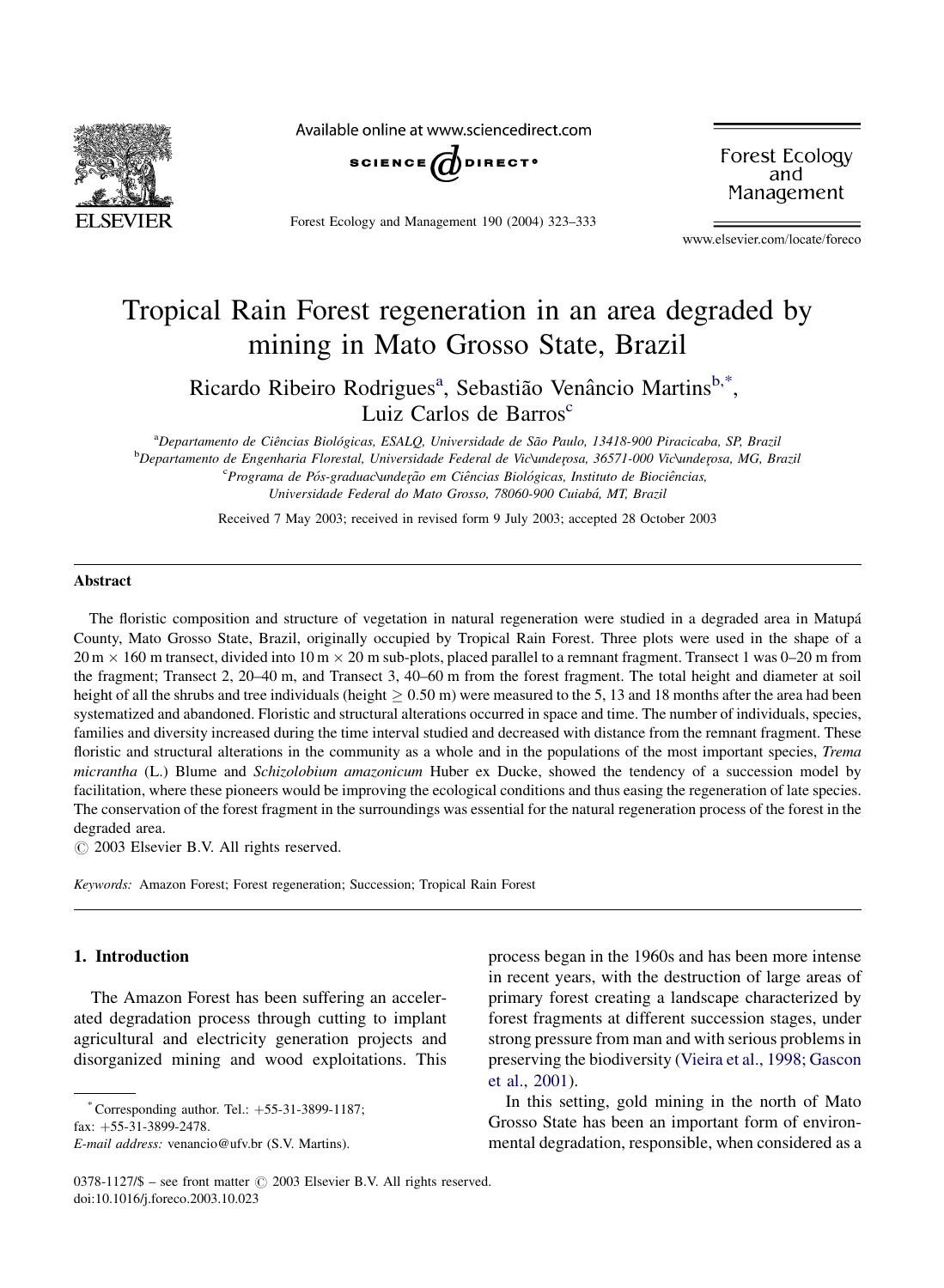whole, for the elimination of significant areas of the Amazon Forest. Projects are needed in the attempt to recover these degraded areas where actions such as management of natural regeneration, enrichment and tree plantation will promote the re-vegetation of these areas ([Vieira et al., 1998\)](#page-10-0).

In addition to legal requirements, there is currently a growing interest of miningcompanies in defining recovery methodologies that are suitable to the condition of the mineral extraction locality [\(Martins et al., 2001\)](#page-9-0). Thus several models for recovery of degraded areas have been formulated, and the efficacy of each one is conditioned by factors that include degradation intensity, cost/benefit relationship of the recovery activities, local climatic and edaphic conditions and presence of remaining vegetation in the surroundings [\(Rodrigues and](#page-9-0) [Gandolfi, 2000; Kageyama and Gandara, 2000\)](#page-9-0).

The need to understand how the forest communities regenerate after human disturbances and how the species behave in the successional process of colonization of these areas is very important for degraded area recovery projects. Furthermore, it should be pointed out that the forest fragments close to the degraded areas are important sources of seeds and are therefore definers of the floristic composition and natural regeneration structure. Thus these fragments should be preserved and monitored in the planning of actions to exploit natural resources ([Rodrigues and](#page-9-0) [Gandolfi, 1998, 2000\)](#page-9-0).

The objective of the present study was the floristic and structural characterization of the initial plant cover, promoted by natural regeneration in an area originally occupied by Tropical Rain Forest in Matupá County, Mato Grosso State, Brazil, degraded by gold mining and the analysis of the temporal and spatial alteration in this vegetation. Thus this study aimed to supply information to help in the understanding of the secondary succession in degraded areas and especially to guide the adoption of suitable restoration practices in these areas that take into account their self-recovery potential.

## 2. Methods

#### 2.1. Study area description

This study was carried out in a 16 ha area, systematized after gold mining in Matupa´ County

 $(10^{\circ}10'02''S$  and  $54^{\circ}55'46''W$ ) in the state of Mato Grosso, Brazil ([Fig. 1\)](#page-2-0).

The climate in the region is characterized as hot and wet with a dry period in the winter and a rainy summer. The mean rainfall varies from 1800 to 2300 mm. The soils are part of the interplateau depression of the South Amazon and are characterized as Red-Yellow Podzolic with clay texture [\(Mato Grosso, 1995\)](#page-9-0).

The original vegetation in the study area and the remnant fragment surrounding this area is characterized as Tropical Rain Forest.

The area was subjected to gold mining activity, the forest was cut down and the superficial soil layers were removed. When the mining was finished, mechanized systematization (land leveling) of the area was carried out, and the rejected material (pebbles and sand) was used to fill in the pits dug and the remaining soil was deposited over the area.

## 2.2. Vegetation analysis

The vegetation in regeneration in the 16 ha area was sampled using three plots in the shape of  $20 \text{ m} \times 160 \text{ m}$  transects, divided into 16 sub-plots  $(10 \text{ m} \times 20 \text{ m})$ , totaling 0.96 ha of total sampled area. The three transects were placed parallel to a forest fragment ([Fig. 1\)](#page-2-0). Transect 1 was 0–20 m, Transect 2, 20–40 m and Transect 3, 40–60 m from the fragment.

Three surveys of natural regeneration were made, in which the shrubs and trees with height  $\geq 0.50$  m were sampled. The first survey was conducted 5 months after the land had been systematized and the area abandoned, the second 13 months later and the third 18 months later. The total height and diameter at soil height of all the individuals were measured and botanical material was collected for identification.

The botanical material was identified by field observations, comparison with material in the herbariums at the Escola Superior de Agricultura ''Luis de Queiroz"/University of São Paulo (ESA) and the Federal University of Mato Grosso (Central Herbarium) and with the help of specialists whenever necessary. Reproductive materials were incorporated in the Central Herbarium at UFMT. The scientific names were updated and standardized according to the Missouri Botanical Garden ([http://mobot.mobot.org/](HTTP://MOBOT.MOBOT.ORG/W3T/SEARCH/VAST.HTML) [W3T/Search/vast.html\)](HTTP://MOBOT.MOBOT.ORG/W3T/SEARCH/VAST.HTML).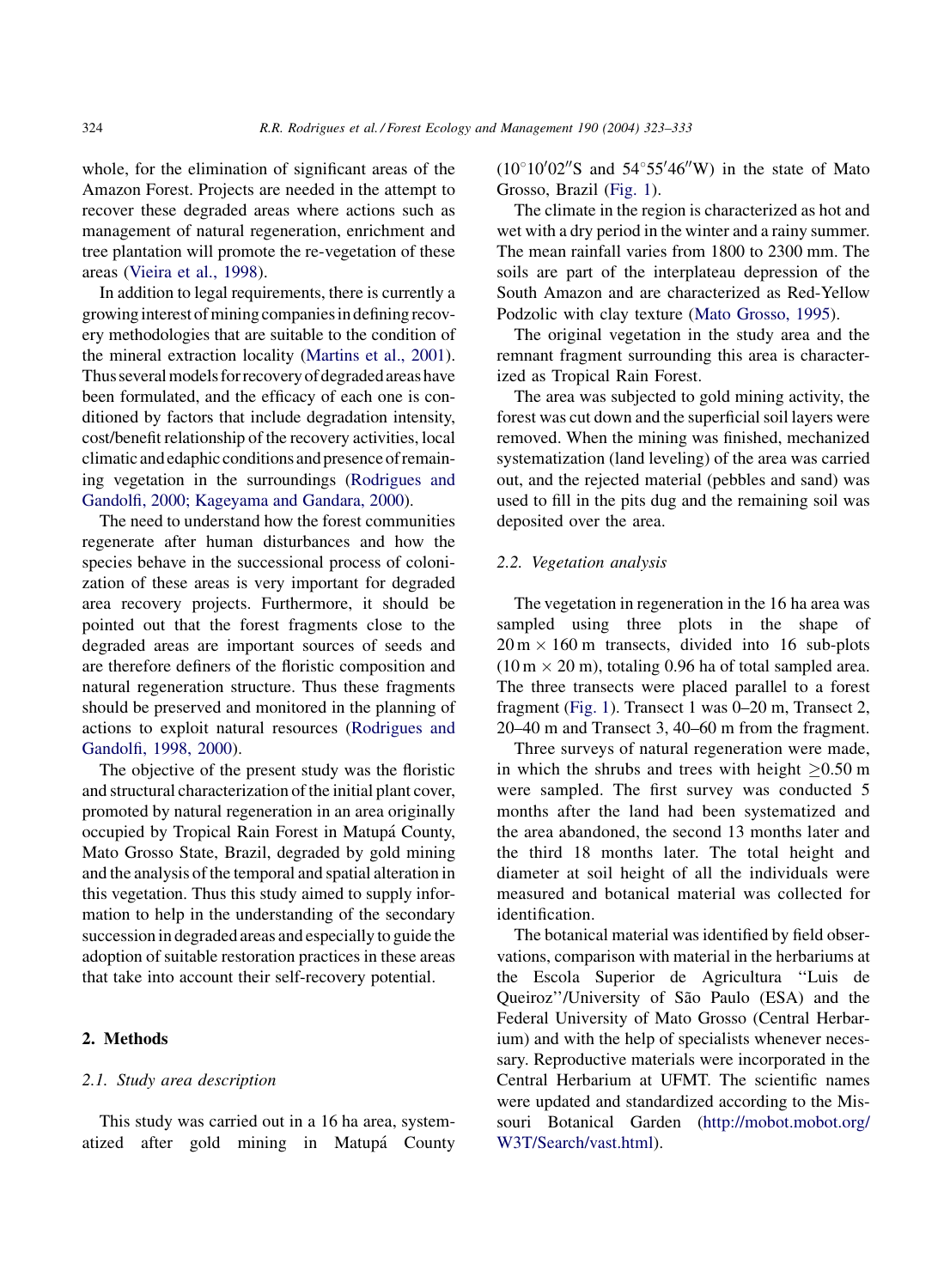<span id="page-2-0"></span>

Fig. 1. Location of the study area: Matupá, Mato Grosso State, Brazil.

The phytosociological parameters were calculated according to [Mueller-Dombois and Ellenberg \(1974\)](#page-9-0). All the analysis were performed by the FITOPAC program [\(Shepherd, 1995\)](#page-9-0).

Importance value (IV) [\(Krebs, 1989](#page-9-0)) was used to analyze the relative importance of each species in each survey:

$$
IV = RD_i + RF_i + RDo_i
$$

where  $RD_i$  is the relative density,  $RF_i$  the relative frequency and  $RDo_i$  the relative dominance.

Diversity analysis was done with the Shannon  $(H')$ diversity index [\(Magurran, 1987; Zar, 1984](#page-9-0)):

$$
H' = -\sum p_i \ln p_i
$$

where  $p_i$  is the proportion of the individuals in the *i*th species.

The values of  $H'$  were compared through the t-test, according to [Magurran \(1987\).](#page-9-0)

Evenness was calculated as follows [\(Brower and](#page-9-0) [Zar, 1977](#page-9-0)):

$$
J'=\frac{H'}{H_{max}}
$$

where  $H'$  is the Shannon index and  $H_{\text{max}} = \ln S$  (species richness).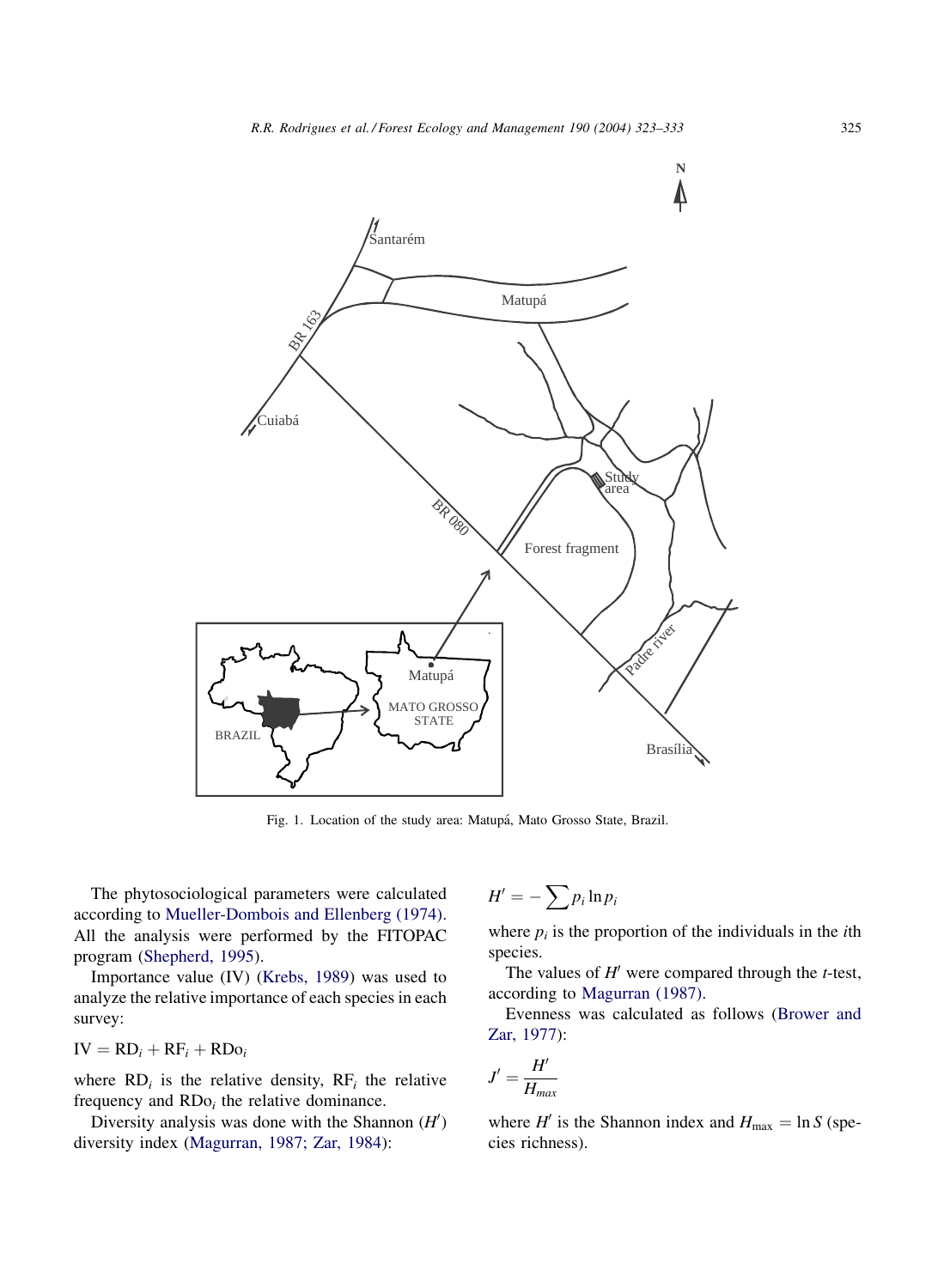# 3. Results

[Table 1](#page-4-0) shows the sampled species in the three surveys made 5, 13 and 18 months after systematization of the degraded area (Matupá County, MT, Brazil) in the three transects.

The most frequent species in the area, sampled in the three surveys, were Trema micrantha (L.) Blume, Schizolobium amazonicum Huber ex Ducke, Cecropia purpuracens C.C.Berg., Sapium glandulatum (Vell.) Pax, Hyeronima alchorneoides Allem., Inga nobilis Willd., Myrcia sp. and Apeiba tibourbou Aubl. Another group of species was only found in the third survey, in the transect closest to the forest fragment, namely: Aspidosperma polyneuron Müll. Arg., Himatanthus obovatus (M.Arg.) Woodson, Cordia alliodora (Ruiz and Pav.) Oken, Protium robustum (Swart) D.M. Porter, Marlieria sp. and Guettarda viburnoides Cham. and Schltdl. Anacardium giganteum W. Hanc. ex Engl., Lonchocarpus sp., Quiina paraensis Pires and Fróes and Pouteria ramiflora (Mart.) Radlk. were also only found in the third survey, but more widely distributed in all three transects ([Table 1](#page-4-0)).

[Table 2](#page-5-0) shows a comparison of the phytosociological data collected in the three surveys, considering the total sampled and the three transects.

There was an increase in the number of individuals, number of species and number of families and the diversity over the three surveys, both in the total area and in the three transects.

In the first survey, 5 months after systematization, considering the three transects, 2309 individuals were sampled, distributed in 25 species and 19 families.

When the first two surveys were compared for the data obtained in the total area (three transects), there was an increase of 603 individuals at 13 months after systematization of the area, passing from 2309 to 2912 plants, but the number of species and families was practically unaltered, passing from 26 and 20, respectively. Thus the diversity was also similar in the two surveys (*t*-test,  $t = 0.52, P > 0.1$ ).

Considering the total sampled area (three transects) the greatest floristic alterations were detected in the third survey at 18 months after systematization, when the number of individuals increased to 3307 reflecting a sharp increase in the number of species, that reached 56 and 34 families and in the diversity that, while still low,  $H'$  of 1.48, was already superior to the value obtained at 5 months (*t*-test,  $t = 10.5, P < 0.001$ ) and 13 months (*t*-test,  $t = 14.55$ ,  $P < 0.001$ ). In general, evenness  $(J')$  was very low in the three surveys.

Phytosociological parameters of the 10 species presenting highest IV, considering the three transects, are presented in [Table 3](#page-6-0), in decreasing order of IV for the third survey (18 months).

T. micrantha ranked first in IV in the three surveys, followed by S. amazonicum. These two species were 90% of the sampled individuals at 5 months after land leveling. However, they presented different regeneration patterns during the time interval studied, with the number of T. *micrantha* individuals increasing during the three surveys while S. amazonicum decreased.

I. nobilis, A. tibourbou, H. alchorneoides, S. glandulatum and C. purpuracens were also little altered in their positions in the IV ranking in the surveys, and were always among the 10 most important species. Scheelea phalerata (Mart. ex Spreng.) Burret and Chorisia speciosa A. St.-Hil., that were ranked ninth and tenth in the IV, respectively, in the first two surveys, were not among the 10 most important species in the third survey. Some species with only one individual in the first survey were not found in the others, as in the case of Sapindus saponaria L., Triplaris americana L. and Dipteryx odorata Willd. Genipa americana L. and Ecclinusa abbreviata Ducke were represented by only one individual in the second survey that disappeared in the third survey. However, other species not sampled in the first survey, such as Citharexylum myrianthum Cham. and A. giganteum, were important in the colonization process of the area at 18 months, occupying the eighth and ninth positions, respectively, in the IV ranking.

The data in [Fig. 2](#page-6-0) shows the concentration of individuals among few families that is attributed to the high density of T. micrantha and S. amazonicum, responsible for the importance of Ulmaceae and Caesalpiniaceae, respectively. Cecropiaceae, a family represented by typically pioneer species, was not outstanding in number of individuals.

The concentration of the number of individuals in few species results in families with low species richness, that increased, however, during the study period. Thus in the first survey the family with the greatest species richness was Annonaceae, with only three species, in the second survey, Caesalpiniaceae and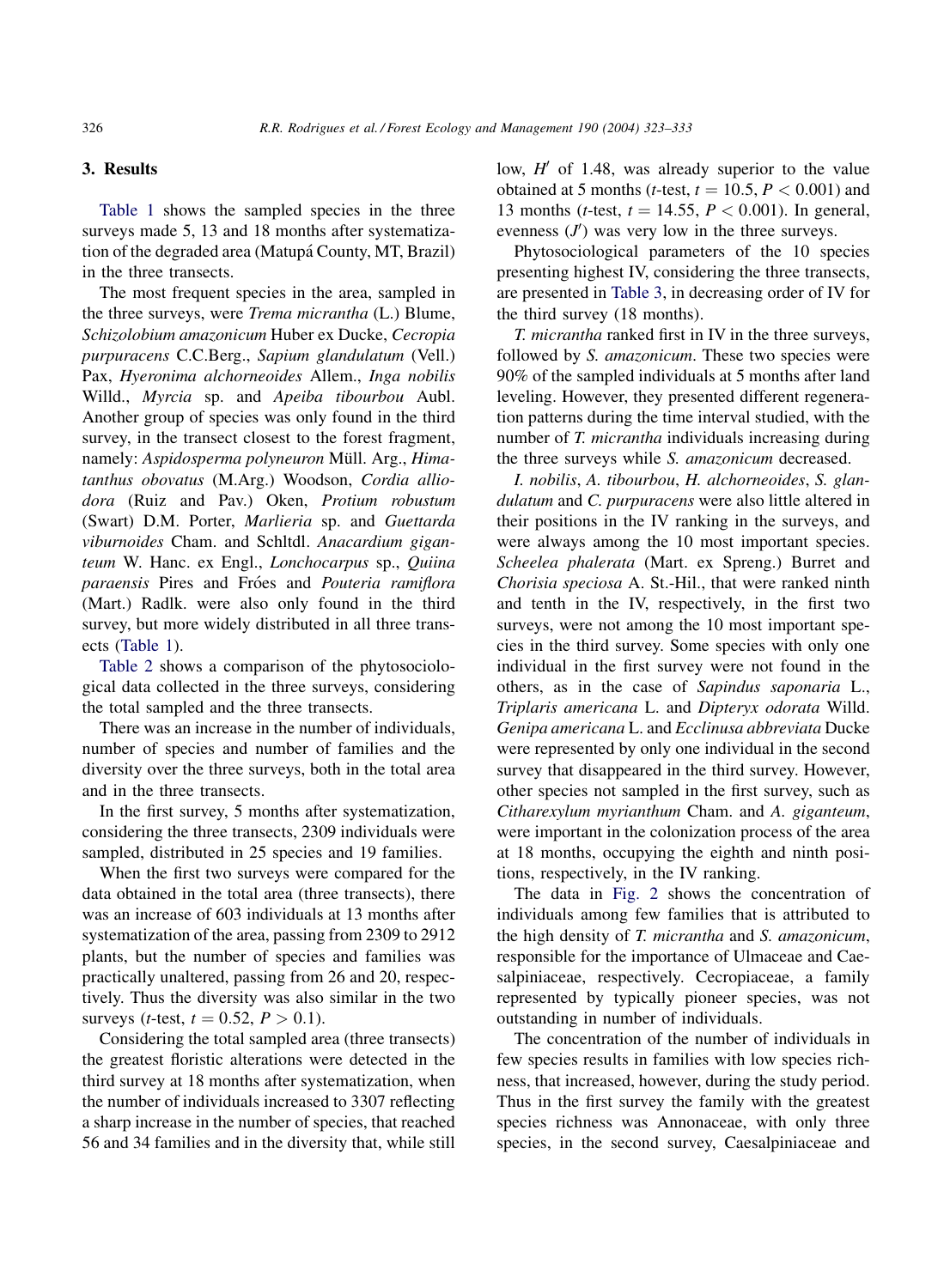<span id="page-4-0"></span>Table 1

List of species found in the Tropical Rain Forest regeneration in Matupa´, MT, Brazil for the three surveys made 5, 13 and 18 months after systematization of the degraded area  $\overline{\phantom{0}}$ 

| Family           | Species                                                                                                                   | Transect (distance from intact forest) |                                     |                             |  |  |  |
|------------------|---------------------------------------------------------------------------------------------------------------------------|----------------------------------------|-------------------------------------|-----------------------------|--|--|--|
|                  |                                                                                                                           | $1(0-20m)$                             | $2(20-40 \text{ m})$                | $3(40-60)$ m)               |  |  |  |
| Anacardiaceae    | A. giganteum W. Hanc. ex Engl.<br>Spondias lutea L.                                                                       | 18<br>13, 18                           | 18                                  | 18                          |  |  |  |
| Annonaceae       | Annona montana Macfad.<br>Guatteria poeppigiana Mart.<br>Rollinia emarginata Schltdl.<br>Xylopia emarginata Mart.         | 5, 13, 18<br>5, 18<br>18<br>5, 18      | 5, 18<br>5, 18<br>18<br>5, 18       | 18<br>18                    |  |  |  |
| Arecaceae        | Astrocaryum aculeatum G. Mey.<br>S. phalerata (Mart. ex Spreng.) Burret                                                   | 5<br>5, 13, 18                         | 5<br>5, 13                          | 13<br>5, 13, 18             |  |  |  |
| Apocynaceae      | A. polyneuron Müll. Arg.<br>H. obovatus (M.Arg.)Woodson                                                                   | 18<br>18                               |                                     |                             |  |  |  |
| Bignoniaceae     | Jacaranda copaia (Aubl.) D. Don<br>Tabebuia serratifolia (Vahl) G. Nicholson                                              | 13<br>5                                | 13                                  | 13, 18<br>18                |  |  |  |
| Bombacaceae      | C. speciosa A. St.-Hil.                                                                                                   | 5, 13, 18                              | 5, 13, 18                           | 5                           |  |  |  |
| Boraginaceae     | C. alliodora (Ruiz and Pav.) Oken                                                                                         | 18                                     |                                     |                             |  |  |  |
| Burseraceae      | <i>Protium heptaphyllum</i> (Aubl.) March.<br>P. robustum (Swart) D.M. Porter                                             | 5, 13, 18<br>18                        | 5, 13                               | 5, 13                       |  |  |  |
| Caesalpiniaceae  | Bauhinia longifolia D. Dietr.<br>S. amazonicum Huber ex Ducke<br>Sclerolobium guianense Benth.<br>Senna sp.               | 18<br>5, 13, 18<br>13, 18              | 13, 18<br>5, 13, 18<br>18<br>13, 18 | 18<br>5, 13, 18             |  |  |  |
| Caricaceae       | Jacaratia spinosa (Aubl.) A. DC.                                                                                          |                                        | 5, 18                               |                             |  |  |  |
| Cecropiaceae     | C. purpuracens C.C.Berg.                                                                                                  | 5, 13, 18                              | 5, 13, 18                           | 5, 13, 18                   |  |  |  |
| Clusiaceae       | Rheedia gardneriana Planch. and Triana<br>V. guianensis (Aubl.) Pers.                                                     | 5, 18<br>13, 18                        | 18                                  | 18<br>18                    |  |  |  |
| Connaraceae      | Connarus suberosus Planch.                                                                                                |                                        | 18                                  |                             |  |  |  |
| Chrysobalanaceae | Licania minutiflora (Sagot) Fritsch                                                                                       |                                        | 18                                  |                             |  |  |  |
| Elaeocarpaceae   | Sloanea guianensis (Aubl.) Benth.                                                                                         | 18                                     |                                     | 18                          |  |  |  |
| Euphorbiaceae    | H. alchorneoides Allem.<br>S. glandulatum (Vell.) Pax                                                                     | 5, 13, 18<br>5, 13, 18                 | 5, 13, 18<br>5, 13, 18              | 5, 13, 18<br>5, 13, 18      |  |  |  |
| Fabaceae         | Andira cuyabensis Benth.<br>D. odorata Willd.<br>Lonchocarpus sp.<br>Ormosia arborea (Vell.) Harms                        | 18<br>5<br>18<br>18<br>18              |                                     | 18                          |  |  |  |
| Flacourtiaceae   | Casearia gossypiosperma Briq.                                                                                             | 13, 18                                 | 13, 18                              | 13, 18                      |  |  |  |
| Meliaceae        | Cabralea canjerana (Vell.) Mart.                                                                                          |                                        | 18                                  |                             |  |  |  |
| Mimosaceae       | Anadenanthera colubrina (Vell.) Brenan<br>Hymenolobium excelsum Ducke<br>I. nobilis Willd.<br>Samanea saman (Jacq.) Merr. | 18<br>5, 18<br>5, 13, 18<br>13, 18     | 18<br>5, 13<br>5, 13, 18<br>13, 18  | 18<br>13<br>5, 13, 18<br>18 |  |  |  |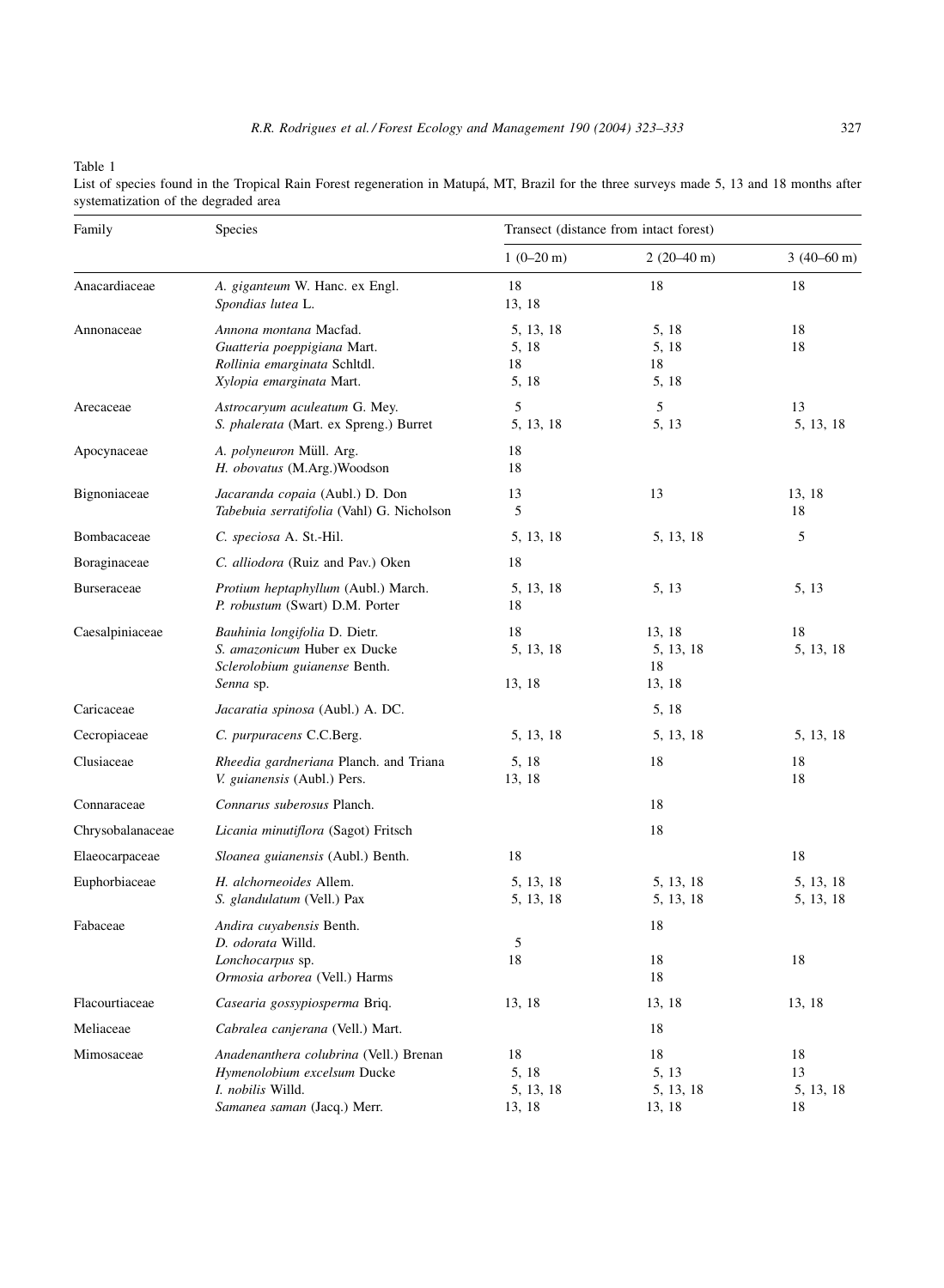<span id="page-5-0"></span>Table 1 (Continued )

| Family          | Species                                                                                          | Transect (distance from intact forest) |                      |               |  |  |
|-----------------|--------------------------------------------------------------------------------------------------|----------------------------------------|----------------------|---------------|--|--|
|                 |                                                                                                  | $1(0-20m)$                             | $2(20-40 \text{ m})$ | $3(40-60)$ m) |  |  |
| Melastomataceae | Bellucia imperialis Sald. and Cogn.                                                              | 5                                      | 5                    |               |  |  |
| Moraceae        | Brossimum rubensis Taub.<br>Sorocea guilheminiana Gaudich.                                       | 5, 18<br>18                            | 18<br>18             | 18            |  |  |
| Myristicaceae   | Virola sebifera Aubl.                                                                            | 18                                     |                      | 18            |  |  |
| Myrtaceae       | Marlieria sp.<br>Myrcia sp.                                                                      | 18<br>5, 13, 18                        | 5, 13, 18            | 5, 13, 18     |  |  |
| Nyctaginaceae   | Neea aff. Ovalifolia Spruce ex J.A. Schmidt                                                      | 18                                     |                      | 18            |  |  |
| Ochnaceae       | Ouratea castaneaefolia Engl.                                                                     |                                        | 18                   |               |  |  |
| Proteaceae      | R. obtusata Klotzsch                                                                             |                                        |                      | 18            |  |  |
| Polygalaceae    | Securidaca retusa Benth.                                                                         |                                        | 18                   |               |  |  |
| Polygonaceae    | T. americana L.                                                                                  | 5                                      |                      |               |  |  |
| Quiinaceae      | Q. paraensis Pires and Fróes                                                                     | 18                                     | 18                   | 18            |  |  |
| Rhamnaceae      | Colubrina glandulosa Perk.                                                                       |                                        | 18                   |               |  |  |
| Rubiaceae       | Alibertia edulis (Rich.) A. Rich. ex DC.<br>G. americana L.<br>G. viburnoides Cham. and Schltdl. | 18<br>18                               | 18<br>13             | 13            |  |  |
| Sapindaceae     | Cupanea scrobiculata L.C. Rich.<br>S. saponaria L.<br>Talisia sp.                                | 13, 18<br>5<br>18                      | 13, 18<br>18         | 18<br>5       |  |  |
| Sapotaceae      | E. abbreviata Ducke<br>P. ramiflora (Mart.) Radlk.                                               | 13<br>18                               | 13<br>18             | 18            |  |  |
| Tiliaceae       | A. tibourbou Aubl.                                                                               | 5, 13, 18                              | 5, 13, 18            | 5, 13, 18     |  |  |
| Ulmaceae        | T. micrantha (L.) Blume                                                                          | 5, 13, 18                              | 5, 13, 18            | 5, 13, 18     |  |  |
| Verbenaceae     | C. myrianthum Cham.                                                                              | 13, 18                                 | 13, 18               | 18            |  |  |

Table 2 Phytosociological characteristics of the Tropical Rain Forest regeneration in Matupá, MT, Brazil<sup>a</sup>

|        | Total area |      |      | Transect 1 |      |      | Transect 2 |      |      | Transect 3 |      |      |
|--------|------------|------|------|------------|------|------|------------|------|------|------------|------|------|
|        |            | s    |      |            | s    |      |            | s    |      |            | s    |      |
| N      | 2309       | 2912 | 3307 | 783        | 1124 | 1154 | 736        | 1138 | 1203 | 790        | 650  | 960  |
| n. sp. | 25         | 26   | 56   | 23         | 21   | 43   | 18         | 21   | 39   | 12         | 15   | 30   |
| n. fm. | 19         | 20   | 34   | 18         | 18   | 26   | 13         | 16   | 26   | 11         | 12   | 23   |
| H      | 1.08       | 1.10 | 1.48 | 1.36       | 1.39 | 1.88 | 1.06       | 0.87 | 1.27 | 0.56       | 0.67 | 1.05 |
|        | 0.34       | 0.34 | 0.37 | 0.43       | 0.46 | 0.50 | 0.37       | 0.28 | 0.35 | 0.23       | 0.25 | 0.31 |

 $^a$  N, number of individuals; n. sp., number of species; n. fm, number of families; H', Shannon diversity index; J', evenness; f, first survey (5) months); s, second survey (13 months); t, third survey (18 months).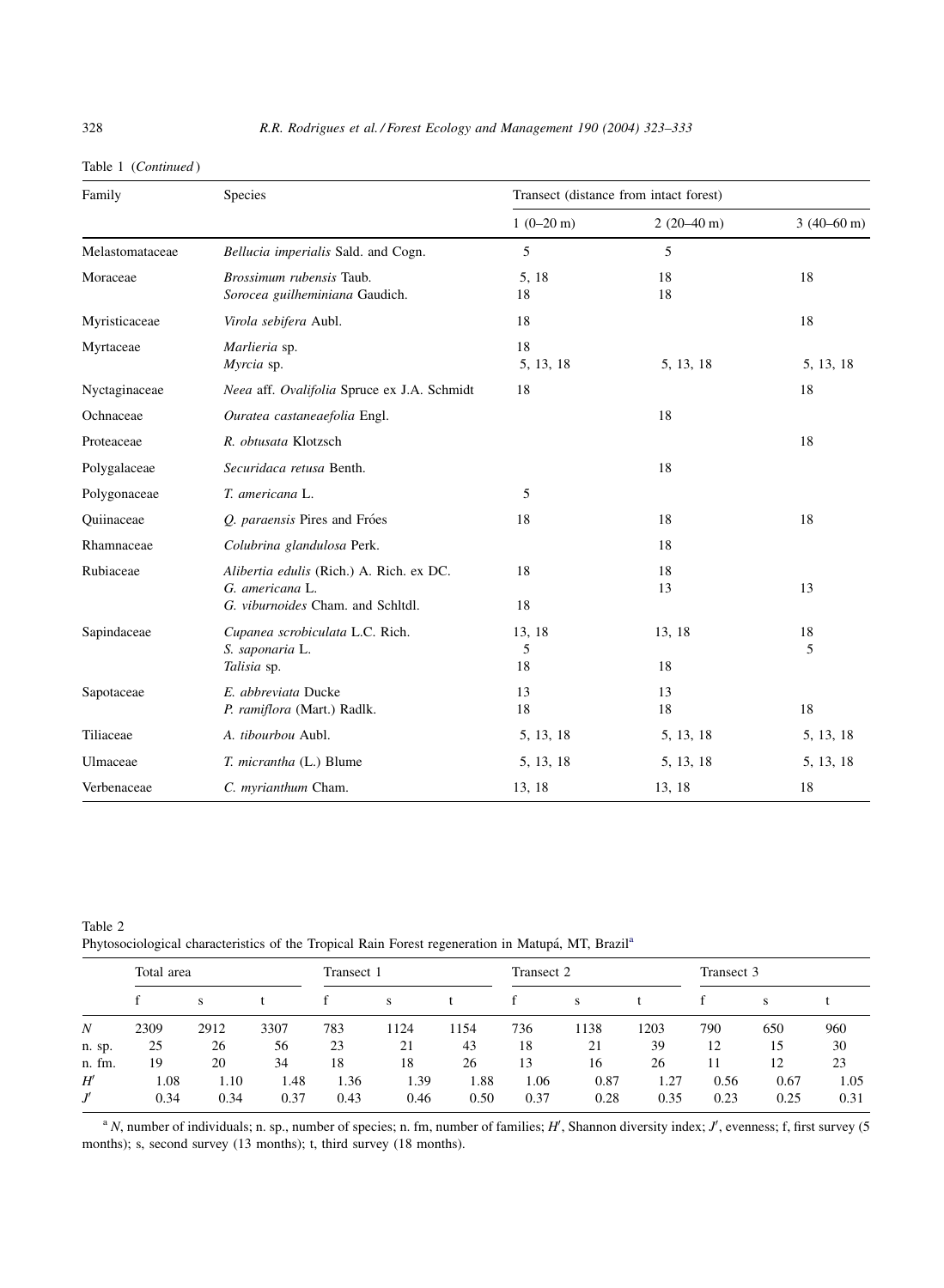| Species              | RD    |       |       | <b>RDo</b>               |       |       | RF                       |       |       | IV                       |                          |       |
|----------------------|-------|-------|-------|--------------------------|-------|-------|--------------------------|-------|-------|--------------------------|--------------------------|-------|
|                      |       | S     |       |                          | S     |       |                          | S     |       |                          | S                        |       |
| T. micrantha         | 64.57 | 69.54 | 67.29 | 76.15                    | 72.55 | 76.52 | 24.04                    | 20.98 | 12.53 | 164.8                    | 163.1                    | 156.3 |
| S. amazonicum        | 25.29 | 18.92 | 12.42 | 16.64                    | 18.81 | 13.84 | 14.75                    | 11.61 | 7.20  | 56.68                    | 49.34                    | 33.46 |
| I. nobilis           | 2.64  | 1.75  | 2.59  | 1.79                     | 1.07  | 1.53  | 10.93                    | 9.38  | 7.73  | 15.36                    | 12.20                    | 11.85 |
| A. tibourbou         | 0.91  | 1.37  | 2.41  | 1.03                     | 3.63  | 1.68  | 3.28                     | 8.93  | 7.47  | 5.22                     | 13.93                    | 11.56 |
| H. alchorneoides     | 1.65  | 3.06  | 2.65  | 0.67                     | 1.25  | 1.03  | 6.01                     | 8.93  | 5.07  | 8.33                     | 13.23                    | 8.75  |
| S. glandulatum       | 0.95  | 0.96  | 1.18  | 0.59                     | 0.26  | 0.31  | 7.65                     | 7.59  | 5.07  | 9.19                     | 8.81                     | 6.55  |
| C. purpuracens       | 0.87  | 0.82  | 0.87  | 1.01                     | 0.31  | 0.86  | 6.01                     | 4.91  | 4.53  | 7.89                     | 6.05                     | 6.27  |
| C. myrianthum        |       | 0.38  | 0.90  | $\overline{\phantom{0}}$ | 0.19  | 0.52  | $\overline{\phantom{0}}$ | 2.68  | 3.47  | $\overline{\phantom{0}}$ | 3.25                     | 4.89  |
| A. giganteun         |       |       | 1.21  |                          |       | 0.64  |                          |       | 2.40  | $\overline{\phantom{m}}$ | $\overline{\phantom{0}}$ | 4.24  |
| <b>B.</b> longifolia |       | 0.41  | 1.48  | -                        | 0.27  | 0.79  | $\overline{\phantom{0}}$ | 1.34  | 1.87  |                          | 2.02                     | 4.14  |

Phytosociological parameters of the 10 species presenting highest IV of Tropical Rain Forest regeneration in Matupá, MT, Brazil<sup>a</sup>

<sup>a</sup> RD, relative density; RDo, relative dominance; RF, relative frequency; f, first survey (5 months); s, second survey (13 months); t, third survey (18 months).

Mimosaceae, with three each and in the third survey, Annonaceae, Mimosaceae and Caesalpiniaceae with four species each and Fabaceae with three species.

<span id="page-6-0"></span>Table 3

individuals, species and families and the diversity decreased with distance from the remnant fragment in all the surveys.

Comparison of the phytosociological data among the three transects [\(Table 2](#page-5-0)) showed that the number of

Eighteen months after the land leveling, the floristic and structural profile of natural regeneration indicated



Fig. 2. Distribution (%) of the number of individuals per family in the surveys carried out in the Tropical Rain Forest regeneration at 5, 13 and 18 months, Matupá, MT, Brazil.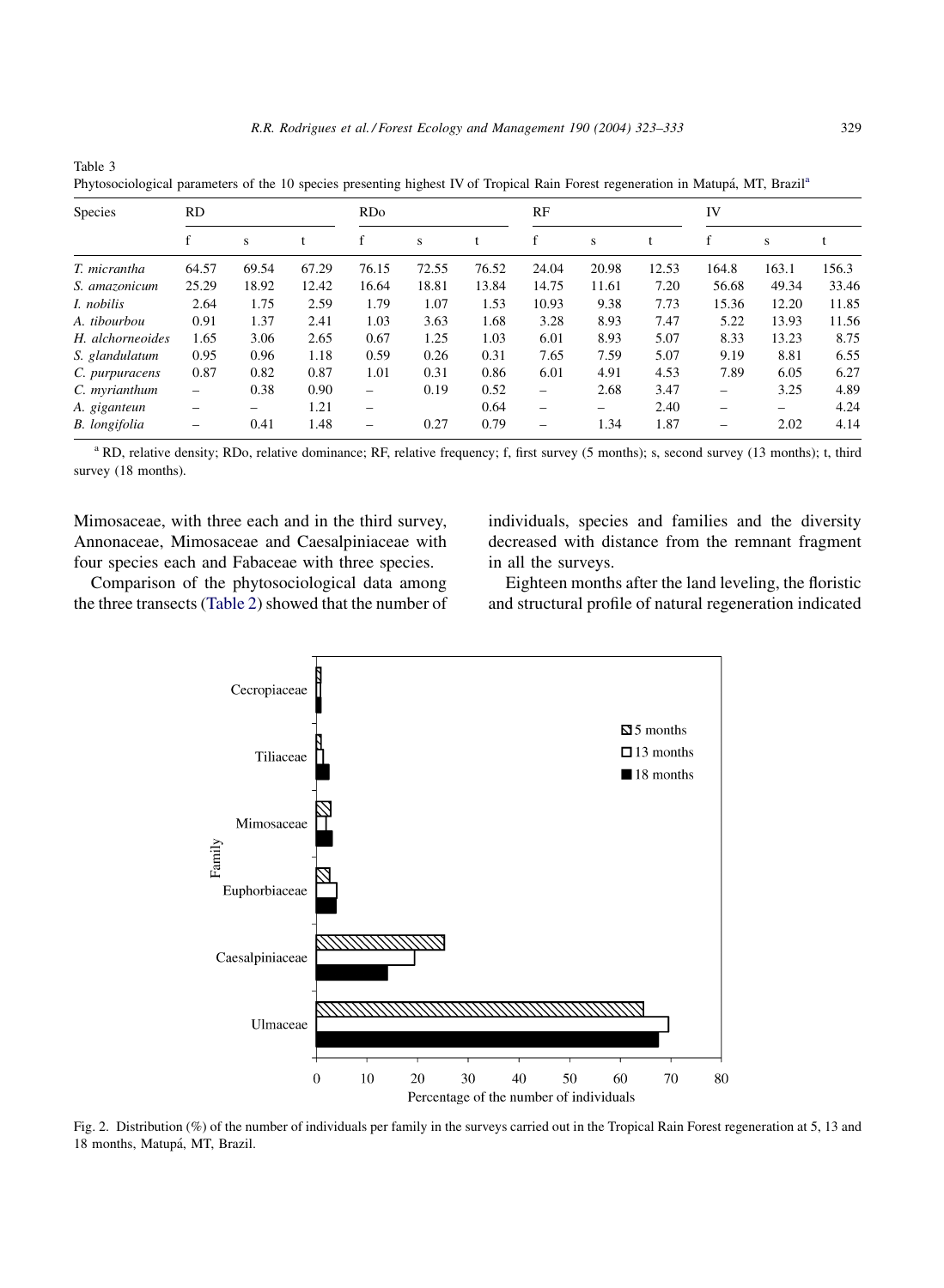Table 4 Number of individuals in the three transects (distance from intact forest), for the five species with greater IV in the third survey (18 months) of Tropical Rain Forest regeneration in Matupá, MT, Brazil

| Species          | Transect 1<br>$(0-20 \text{ m})$ | Transect 2<br>$(20-40 \text{ m})$ | Transect 3<br>$(40-60 \text{ m})$ |
|------------------|----------------------------------|-----------------------------------|-----------------------------------|
| T. micrantha     | 605                              | 873                               | 754                               |
| S. amazonicum    | 197                              | 136                               | 79                                |
| I. nobilis       | 47                               | 21                                | 18                                |
| A. tibourbou     | 45                               | 27                                | 8                                 |
| H. alchorneoides | 62.                              | 13                                | 13                                |

that Transect 1, the closest to the remnant fragment, presented 194 individuals, 13 species and 3 families more than Transect 3, the most distant. Thus Transect 1 presented a greater diversity than Transect 3 (t-test,  $t = 13.55$ ,  $P < 0.001$ ). Transect 2 presented intermediate values of all the parameters.

Table 4 shows the distribution of the number of individuals in the three transects, for the five species with greater IV in the third survey. T. micrantha was widely distributed with high density in the three transects. S. amazonicum, A. tibourbou, H. alchorneoides and I. nobilis decreased in the number of individuals with their distance from the forest fragment.

### 4. Discussion

# 4.1. Temporal alterations in the floristic and structure of the natural regeneration

The time interval analyzed permitted the characterization of the initial plant cover in the degraded area. The floristic and structural alterations that occurred among the three surveys indicated a tendency to advance in the secondary succession, the pioneer species being progressively substituted by species of later ecological groups. However, some striking differences for species were detected between the results of this study and of others carried out in the Amazon region. In several degraded and abandoned pasture areas in the Amazon Forest, initial colonization is characterized by the dominance of Vismia or Cecropia ([Williamson et al., 1998; Mesquita, 2000; Ganade,](#page-10-0)

[2001; Mesquita et al., 2001\)](#page-10-0). [Williamson et al. \(1998\)](#page-10-0) and [Mesquita et al. \(2001\)](#page-9-0) reported that in these abandoned pastures, Vismia could inhibit the regeneration of late species of the primary forest, while Cecropia could ease this regeneration or not have any effect on it. In this study, Vismia guianensis (Aubl.) Pers. and *C. purpuracens*, the only species representative of these genera, presented low IVs. A similar pattern to the aggression of Vismia and Cecropia in other areas was exercised mainly by T. micrantha and S. amazonicum in this study. The dominance of those two species explain the low diversity and evenness in the three surveys.

In Brazil, outside the Amazon and in tropical forest in Central America, T. micrantha has been found colonizing rapidly large open areas, such as forest borders and large gaps [\(Brokaw, 1985, 1987; Castel](#page-9-0)[lani and Stubblebine, 1993; Martins and Rodrigues,](#page-9-0) [2002](#page-9-0)) and also areas with degraded soils ([Denslow,](#page-9-0) [1987](#page-9-0)). In these areas, the species tends to greater growth in height and dry matter and leaf accumulation, indicating good capacity to exploit the high levels of light ([Souza, 1996](#page-9-0)). High T. micrantha seed germination was obtained in alternated temperatures [\(Matthes,](#page-9-0) [1992; Castellani, 1996\)](#page-9-0) that may also be related to the selectivity of the species for large gaps where in addition to the alteration in the spectral quality of the light, there are also large daily temperature oscillations (Vázquez-Yanes and Orozco-Segovia, 1982, [1994](#page-10-0)).

Since T. micrantha seeds germinate preferentially in open areas and their seedlings do not survive in natural shade conditions ([Souza, 1996](#page-9-0)) and S. amazonicum, the second most important species in the area, presented a decline in density during the interval studied, it may be suggested that these species will be substituted by late species in the course of succession. Thus these more abundant pioneer species would be very important in the generation of ecological conditions, especially shade, favorable to the establishment of late secondary species originating from the adjacent forest fragment, characterizing a typical facilitation model ([Connel and Slatyer, 1977\)](#page-9-0). However, this is only a tendency, as the predominant succession model will be confirmed by monitoring the vegetation at longer time intervals.

This tendency of succession by a facilitation process is reinforced also by the sampling of a group of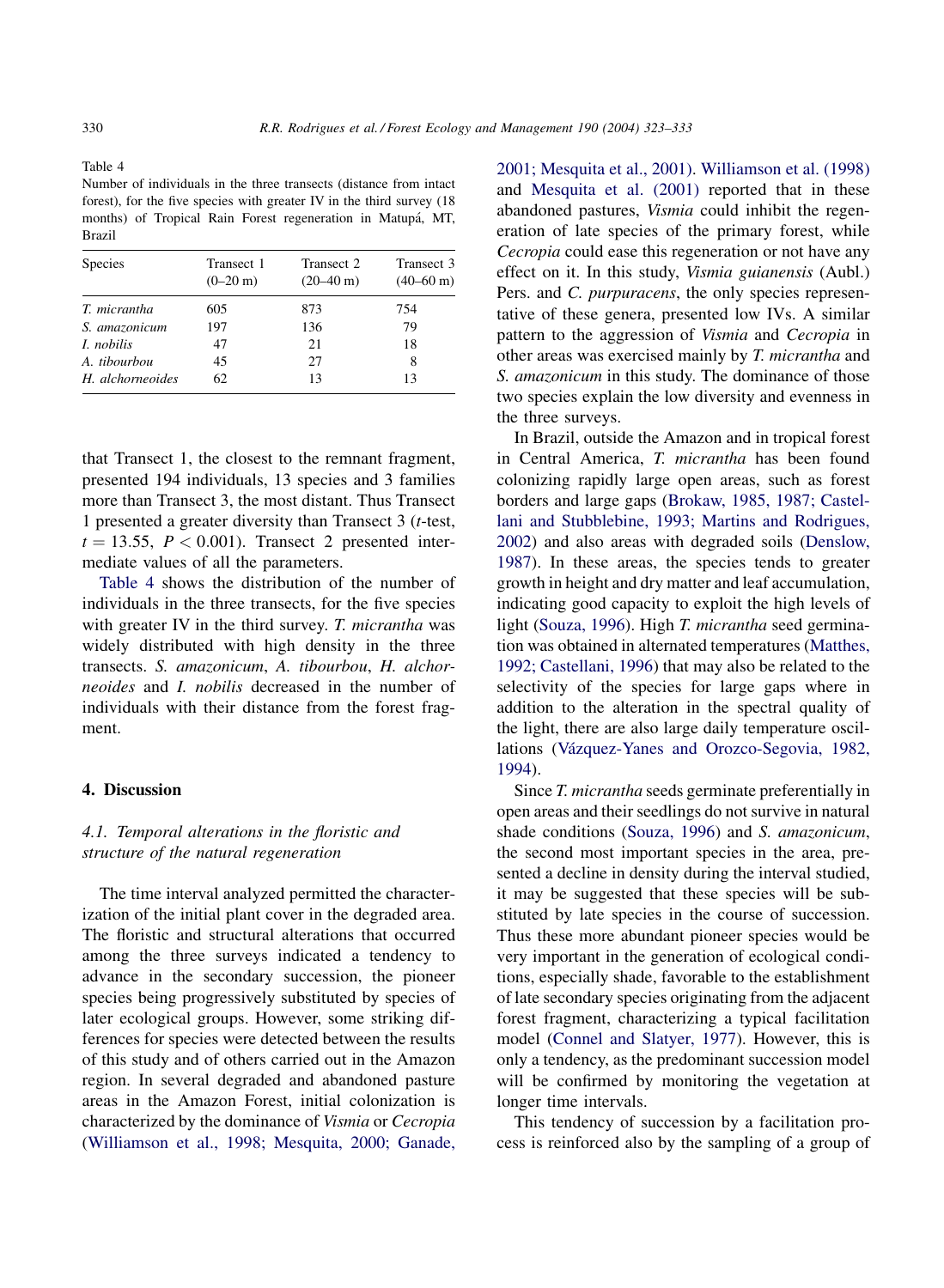species not typically pioneers for the first time in the third survey, 18 months after land leveling. It is emphasized that in this group Aspidosperma polyneurom, G. viburnoides and P. robustum are late secondary species typical of mature forest at advanced succession stage [\(Parrotta et al., 1995; Martins and](#page-9-0) [Rodrigues, 2002](#page-9-0)).

# 4.2. Spatial alterations in the floristic and structure of the natural regeneration

The spatial alterations detected in the floristic compositions and in the vegetation structure in natural regeneration showed an increase in the species richness and diversity as the sampling neared the remnant fragment.

Certain late secondary species, such as A. polyneuron and G. viburnoides, occurred only in the transect closest to the forest fragment, and among the species with greatest IV the density of S. amazonicum, I. nobilis, H. alchorneoides and A. tibourbou decreased with distance from the forest. S. amazonicum is a medium to large sized tree that occurs in secondary forest in the Amazon region [\(Parrotta et al.,](#page-9-0) [1995](#page-9-0)) and although it presents anemochorous dispersal, its heavy seeds do not reach great distances. For I. nobilis, which is a typical zoochorous the increase in distance from the seed source must have acted as a barrier to the displacement of dispersers for the more distant transect.

These alterations in the vegetation related to the distance of the forest fragment confirm the importance of conserving these forest remnants for degraded area restoration. A negative relationship has been found between the understory colonization by native species and the intact forest distance in forest plantations on degraded tropical lands. Forest plantations placed near forest remnants tend to have faster understory colonization as well as a higher number of tree species than isolated plantations within degraded landscapes ([Keenan et al., 1997;](#page-9-0) [Loumeto and Huttel, 1997; Parrotta et al., 1997\)](#page-9-0). Such a relationship suggests that the seeds sources proximity is one of the main limiting factors to the forest regeneration in degraded areas, once seed rain in those areas is guided by reproductive individuals density in neighboring forests, seeds production regularity, dispersal agents availability as well as the seeds dispersal distance ([Hardwick et al.,](#page-9-0) [1997; Wunderle, 1997\)](#page-9-0).

Similarly, several studies have shown that the secondary succession process, especially in degraded and abandoned pastures, declines with the increase in distance from the forest. As most tropical tree species present anemochorous or zoochorous dispersion, the distance from the sources directly influences the quantity of seeds that arrive at the degraded area ([Guevara et al., 1986; McClanahan, 1986; Gorchov](#page-9-0) [et al., 1993; Barik et al., 1996; da Silva et al., 1996;](#page-9-0) [Holl, 1999](#page-9-0)).

The distance from the fragment little influenced the T. micrantha distribution among the transects but the number of individuals was slightly superior in the more distant transects that may be attributed to the dispersal syndrome of the species, characterized mainly as ornitochorous. Thus its small seeds, which are very attractive to a series of birds that fly great distances, present a wider distribution pattern. A similar pattern was detected for Trema orientalis (L.) Blume in secondary forest in Thailand, where the seedling density increased with distance from the source, and viable seeds were found up to 175 m from the source ([Cheke et al., 1979](#page-9-0)).

These floristic and structural variations among the transects may be lessened with the advance of succession, as the three sample areas offer similar shading conditions for late species and displacement and shelter for the seed dispersers.

### 5. Conclusions

In spite of the stage of degradation to which it was submitted, the studied area was in a process of forest regeneration, shown by the floristic and structural data collected.

The conservation of the forest fragment in the proximities of the area degraded by mining was essential for the natural regeneration of shrub and tree species, acting as a seed source and refuge for disperser animals.

The floristic and structural alterations during the study interval point to a gradual advance in the secondary succession, with pioneer species altering the ecological conditions and thus facilitating the regeneration of late secondary species.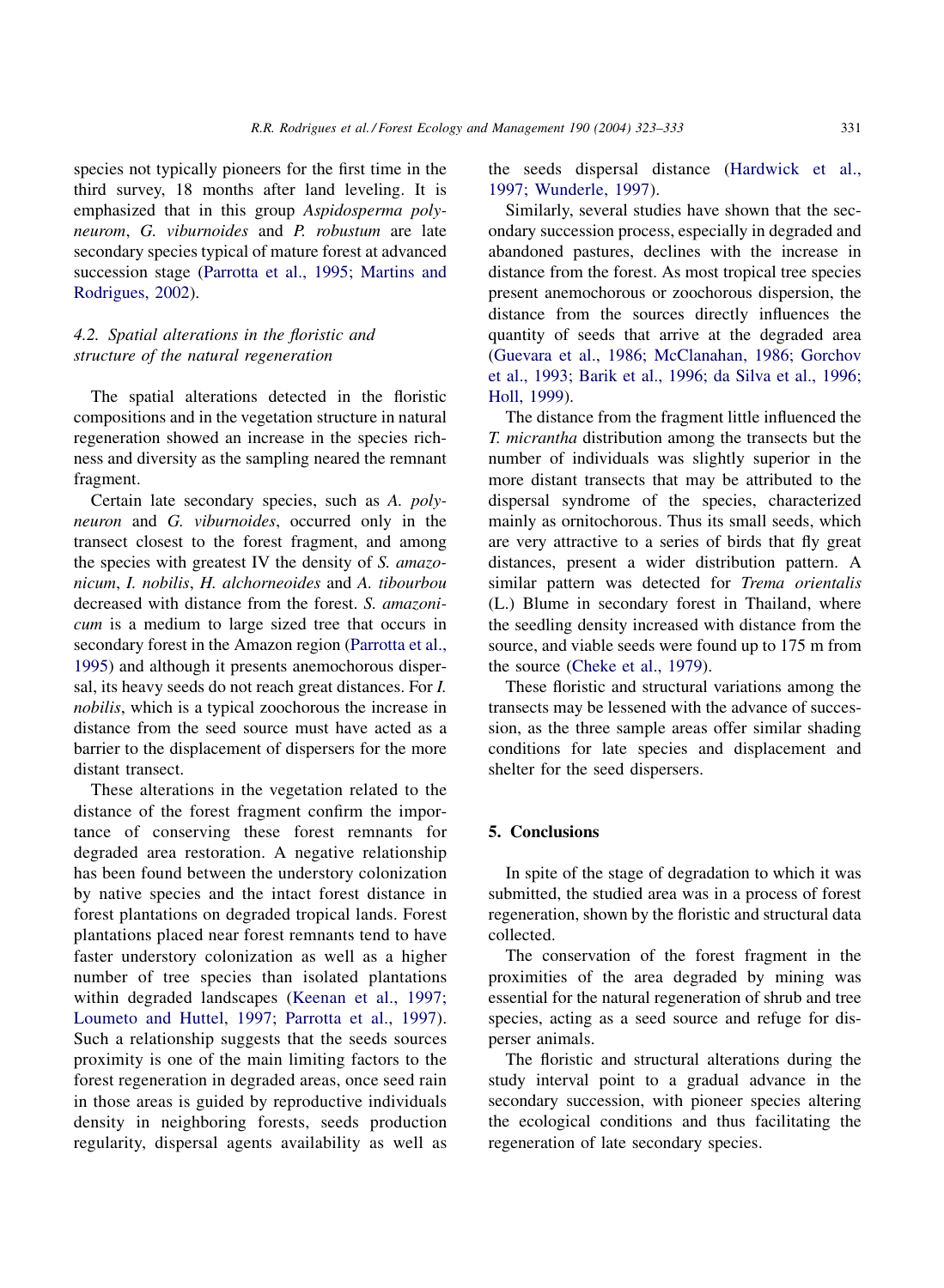## <span id="page-9-0"></span>References

- Barik, S.K., Tripathi, R.S., Pandey, H.N., Rao, P., 1996. Tree regeneration in a subtropical humid forest: effect of cultural disturbance on seed production, dispersal and germination. J. Appl. Ecol. 33, 1551–1560.
- Brokaw, N.V.L., 1985. Gap-phase regeneration in a tropical forest. Ecology 66, 682–687.
- Brokaw, N.V.L., 1987. Gap-phase regeneration of three pioneer tree species in a tropical forest. J. Ecol. 75, 9–19.
- Brower, J.E., Zar, J.H., 1977. Field and laboratory methods for general ecology. Wm. C. Brown, Dubuque, IA.
- Castellani, E.D., 1996. Caracterizac\underão e germinac\underão de sementes de Trema micrantha (L.) Blume. Tese de Mestrado. Universidade Estadual Paulista "Júlio de Mesquita Filho". Jaboticabal, São Paulo, Brazil.
- Castellani, T.T., Stubblebine, W.H., 1993. Sucessão secundária inicial em mata tropical mesófila, após perturbac\underão por fogo. Rev. Bras. Bot. 16, 181–203.
- Cheke, A.S., Nanakorn, W., Yankoses, C., 1979. Dormancy and dispersal of seeds of secondary canopy of a primary tropical rain forest in Northern Thailand. Biotropica 11, 88–95.
- Connel, J.H., Slatyer, R.O., 1977. Mechanisms of succession in natural communities and their role in community stability and organization. Am. Nat. 111, 1119–1144.
- Denslow, J.S., 1987. Tropical rainforest gaps and tree species diversity. Ann. Rev. Ecol. Syst. 18, 431–451.
- Ganade, G., 2001. Forest restoration in abandoned pastures of Central Amazonia. In: Bierregaard Jr., R.O., Gascon, C., Lovejoy, T.E., Mesquita, R.C.G. (Eds.), Lessons from Amazonia: The Ecology and Conservation of a Fragmented Forest. Yale University Press, New Haven, London, pp. 313– 324.
- Gascon, C., Bierregard Jr., R.O., Laurence, W., Rankin-De Mérona, J., 2001. Deforestation and forest fragmentation in the Amazon. In: Bierregard Jr., R.O., Gascon, C., Lovejoy, T.E., Mesquita, R.C.G. (Eds.), Lessons from Amazonia: The Ecology and Conservation of a Fragmented Forest. Yale University Press, New Haven, London, pp. 21–30.
- Gorchov, D.L., Cornejo, F., Ascorra, C., Jaramillo, M., 1993. The role of seed dispersal in the natural regeneration of rain forest after strip-cutting in the Peruvian Amazon. Vegetatio 107, 339– 349.
- Guevara, S., Purata, S.E., Van der Maarel, E., 1986. The role of remnant forest trees in tropical secondary succession. Vegetatio 66, 77–84.
- Hardwick, K., Healey, J., Elliott, S., Garwood, N., Anusarnsunthorn, V., 1997. Understanding and assisting natural regeneration processes in degraded seasonal evergreen forests in northern Thailand. For. Ecol. Manage. 99, 203–214.
- Holl, K.D., 1999. Factors limiting tropical rain forest regeneration in abandoned pasture: seed rain, seed germination, microclimate, and soil. Biotropica 31, 229–242.
- Kageyama, P.Y., Gandara, F.B., 2000. Recuperac\underao de áreas ciliares. In: Rodrigues, R.R., Leitão Filho, H.F. (Eds.), Matas ciliares: conservac\underão e recuperac\underão. EDUSP, FAPESP, São Paulo, pp. 249, 269.
- Keenan, R., Lamb, D., Woldring, O., Irvine, T., Jensen, R., 1997. Restoration of plant biodiversity beneath tropical tree plantations in Northern Australia. For. Ecol. Manage. 99, 117–131.
- Krebs, C.J., 1989. Ecological Methodology. Harper Collins Publishers, New York.
- Loumeto, J.J., Huttel, C., 1997. Understory vegetation in fastgrowing tree plantations on savanna soils in Congo. For. Ecol. Manage. 99, 65–81.
- Magurran, E.A., 1987. Ecological Diversity and its Measurement. Princeton University Press, Princeton.
- Martins, C.R., Leite, L.L., Haridasan, M., 2001. Recuperac\underão de uma área degradada pela minerac\underão de cascalho com uso de gramíneas nativas. Rev. Árvore 25, 157–166.
- Martins, S.V., Rodrigues, R.R., 2002. Gap-phase regeneration in a semideciduous mesophytic forest, south-eastern Brazil. Plant Ecol. 163, 51–62.
- Mato Grosso, 1995. Guia para identificac\underão dos principais solos do Estado de Mato Grosso. PRODEAGRO/PNUD, Cuiabá.
- Matthes, L.A.F., 1992. Dinâmica da sucessão secundária em mata após a ocorrência de fogo - Santa Genebra, Campinas, São Paulo. Tese de Doutorado. Universidade Estadual de Campinas, Campinas, São Paulo, Brazil.
- McClanahan, T.R., 1986. The effect of a seed source on primary succession in a forest ecosystem. Vegetatio 65, 175–178.
- Mesquita, R.C.G., 2000. Management of advanced regeneration in secondary forests of the Brazilian Amazon. For. Ecol. Manage. 130, 131–140.
- Mesquita, R.C.G., Ickes, K., Ganade, G., Williamson, G.B., 2001. Alternative successional pathways in the Amazon Basin. J. Ecol. 89, 528–537.
- Mueller-Dombois, D., Ellenberg, H., 1974. Aims and Methods of Vegetation Ecology. Wiley, New York.
- Parrotta, J.A., Francis, J., Almeida, R.R., 1995. Trees of the Tapajós. United States Department of Agriculture, Forest Service, Puerto Rico.
- Parrotta, J.A., Knowles, O.H., Wunderle Jr., J.M., 1997. Development of floristic diversity in 10-year-old restoration forests on bauxite mined site in Amazonia. For. Ecol. Manage. 99, 21–42.
- Rodrigues, R.R., Gandolfi, S., 1998. Restaurac\underao de florestas tropicais: subsídios para uma definic\underão metodológica e indicadores de avaliac\underão e monitoramento. In: Dias, L.E., Mello, J.W.V. (Eds.), Recuperac\underao de áreas degradadas. Universidade Federal de Vic\underosa, SOBRADE, Vic\underosa, pp. 203-215.
- Rodrigues, R.R., Gandolfi, S., 2000. Conceitos, tendências e ac\underões para a recuperac\underão de florestas ciliares. In: Rodrigues, R.R., Leitão Filho, H.F. (Eds.), Matas ciliares: conservac\underão e recuperac\underão. EDUSP, FAPESP, São Paulo, pp. 235, 247.
- Shepherd, G.J., 1995. Fitopac: manual do usuário. Departamento de Botânica, Universidade Estadual de Campinas, Campinas.
- da Silva, J.M., Uhl, C., Murray, G., 1996. Plant succession, landscape management, and the ecology of frugivorous birds in abandoned Amazonian pastures. Cons. Biol. 10, 491–503.
- Souza, R.P., 1996. Germinac\underão, crescimento, atividade fotossintética e translocac\underão de compostos de carbono em espécies arbóreas tropicais: estudo comparativo e influência